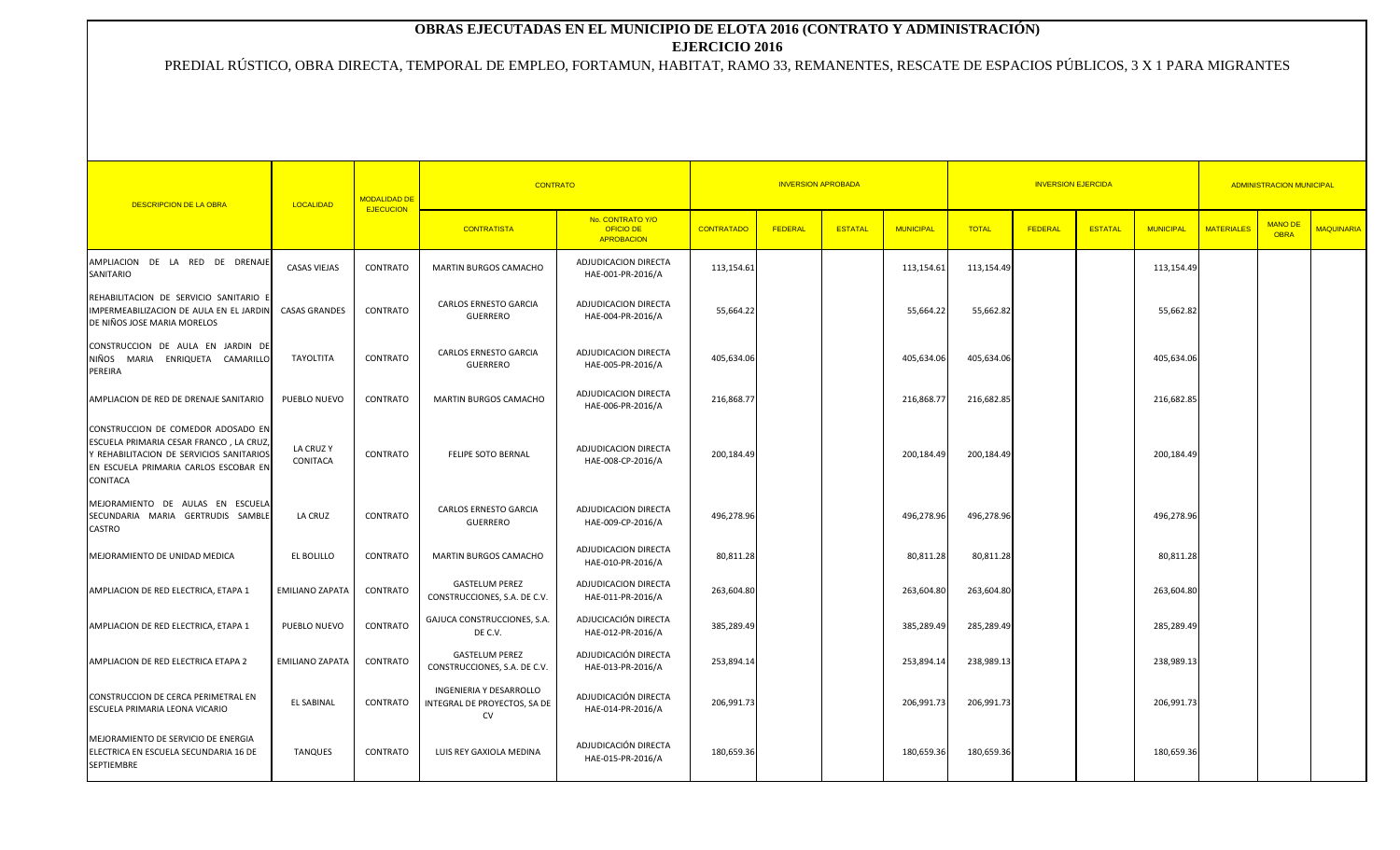| DESCRIPCION DE LA OBRA                                                                                             | LOCALIDAD                            | <b>MODALIDAD DE</b> | <b>CONTRATO</b>                                                             |                                                           |                   | <b>INVERSION APROBADA</b> |                |                  |              | <b>INVERSION EJERCIDA</b> | <b>ADMINISTRACION MUNICIPAL</b> |                  |                   |                               |                   |
|--------------------------------------------------------------------------------------------------------------------|--------------------------------------|---------------------|-----------------------------------------------------------------------------|-----------------------------------------------------------|-------------------|---------------------------|----------------|------------------|--------------|---------------------------|---------------------------------|------------------|-------------------|-------------------------------|-------------------|
|                                                                                                                    |                                      | <b>EJECUCION</b>    | <b>CONTRATISTA</b>                                                          | No. CONTRATO Y/O<br><b>OFICIO DE</b><br><b>APROBACION</b> | <b>CONTRATADO</b> | <b>FEDERAL</b>            | <b>ESTATAL</b> | <b>MUNICIPAL</b> | <b>TOTAL</b> | FEDERAL                   | <b>ESTATAL</b>                  | <b>MUNICIPAL</b> | <b>MATERIALES</b> | <b>MANO DE</b><br><b>OBRA</b> | <b>MAQUINARIA</b> |
| MEJORAMIENTO DE ALUMBRADO PUBLICO                                                                                  | <b>CELESTINO GAZCA</b><br>VILLASEÑOR | CONTRATO            | ELECTRICIDAD, DISEÑO<br>INDUSTRIAL Y RESIDENCIAL DEL<br>VALLE, S.A. DE C.V. | ADJUDICACIÓN DIRECTA<br>HAE-016-PR-2016/A                 | 38,673.79         |                           |                | 38,673.79        | 38,673.79    |                           |                                 | 38,673.79        |                   |                               |                   |
| AMPLIACION DE RED ELECTRICA EN LA<br><b>COLONIA MARSOL</b>                                                         | LA CRUZ                              | CONTRATO            | LUIS REY GAXIOLA MEDINA                                                     | ADJUDICACIÓN DIRECTA<br>HAE-017-CP-2016/A                 | 271,922.80        |                           |                | 271,922.80       | 271,922.80   |                           |                                 | 271,922.80       |                   |                               |                   |
| CONSTRUCCION DE PUENTE VADO                                                                                        | ENSENADA                             | CONTRATO            | INGENIERIA CIVIL APLICADA AL<br>DESARROLLO S.A. DE C.V.                     | ADJUDICACIÓN DIRECTA<br>HAE-018-PR-2016/A                 | 488,656.26        |                           |                | 488,656.26       | 488,656.26   |                           |                                 | 488,656.26       |                   |                               |                   |
| AMPLIACION DE ENERGIA ELECTRICA SALIDA A<br>LIMONCITO JUNTO AL PANTEON                                             | EL ROBLE                             | CONTRATO            | ELECTRICIDAD, DISEÑO<br>INDUSTRIAL Y RESIDENCIAL DEL<br>VALLE, S.A. DE C.V. | ADJUDICACIÓN DIRECTA<br>HAE-019-PR-2016/A                 | 159,179.78        |                           |                | 159,179.78       | 159,178.79   |                           |                                 | 159,178.79       |                   |                               |                   |
| CONSTRUCCION DE SISTEMA DE<br>ALCANTARILLADO Y SANEAMIENTO POR<br>MEDIO DE FOSAS SEPTICAS Y LAGUNA<br>WETLAND      | EJIDO CULIACAN                       | CONTRATO            | HAGGEN CONSTRUCCIONES S.A<br>DE C.V                                         | LICITACIÓN PÚBLICA NACIONAL<br>LO-825008982-E2-16         | 6,788,089.17      | 5,474,728.89              |                | 1,313,360.28     | 6,788,089.17 | 5,474,728.89              |                                 | 1,313,360.28     |                   |                               |                   |
| CONSTRUCCION DE SISTEMA DE<br>ALCANTARILLADO Y SANEAMIENTO POR<br>MEDIO DE FOSAS SEPTICAS Y LAGUNA<br>WETLAND      | HIGUERAS DE<br>CULIACANCITO          | CONTRATO            | CARLOS ALBERTO ZEPEDA<br>BELTRÁN                                            | LICITACIÓN PÚBLICA NACIONAL<br>LO-825008982-E1-16         | 6,300,856.34      | 4,803,309.55              |                | 1,497,546.79     | 6,300,856.34 | 4,803,309.55              |                                 | 1,497,546.79     |                   |                               |                   |
| CONSTRUCCION DE SISTEMA DE<br>ALCANTARILLADO Y SANEAMIENTO POR<br>MEDIO DE FOSAS SEPTICAS Y LAGUNA<br>WETLAND      | <b>LAS TINAS</b>                     | CONTRATO            | JOSÉ ANTONIO BENÍTEZ LAVEAGA                                                | LICITACIÓN PÚBLICA NACIONAL<br>LO-825008982-E3-16         | 5,180,537.91      | 4,124,709.55              |                | 1,055,828.36     | 5,180,537.91 | 4,124,709.55              |                                 | 1,055,828.36     |                   |                               |                   |
| AMPLIACION DE RED DE ENERGIA ELECTRICA<br>EN COLONIA VICTOR MANUEL QUINTERO<br>ETAPA 1                             | LA CRUZ                              | CONTRATO            | GAJUCA CONSTRUCCIONES, S.A.<br>DE C.V.                                      | ADJUDICACIÓN DIRECTA<br>HAE-030-CP-2016/A                 | 65,899.00         |                           | 52,212.44      | 13,686.56        | 65,899.00    |                           | 52,212.44                       | 13,686.56        |                   |                               |                   |
| AMPLIACION DE RED DE ENERGIA ELECTRICA<br>EN COLONIA VICTOR MANUEL QUINTERO<br>ETAPA <sub>2</sub>                  | LA CRUZ                              | CONTRATO            | GAJUCA CONSTRUCCIONES, S.A<br>DE C.V.                                       | ADJUDICACIÓN DIRECTA<br>HAE-031-CP-2016/A                 | 141,467.14        |                           | 112,502.20     | 28,964.94        | 141,467.14   |                           | 112,502.20                      | 28,964.94        |                   |                               |                   |
| AMPLIACION DE RED DE DISTRIBUCION DE<br><b>ENERGIA ELECTRICA</b>                                                   | EL SALADITO                          | CONTRATO            | <b>GASTELUM PEREZ</b><br>CONSTRUCCIONES, S.A. DE C.V.                       | ADJUDICACIÓN DIRECTA<br>HAE-027-PR-2016/A                 | 38,728.19         |                           | 30,351.42      | 8,115.72         | 38,728.19    |                           | 30,351.42                       | 8,115.72         |                   |                               |                   |
| AMPLIACION DE RED DE DISTRIBUCION DE<br>ENERGIA ELECTRICA COLONIA LOMA REAL                                        | LA CRUZ                              | CONTRATO            | <b>GASTELUM PEREZ</b><br>CONSTRUCCIONES, S.A. DE C.V.                       | ADJUDICACIÓN DIRECTA<br>HAE-028-CP-2016/A                 | 261,921.33        |                           | 208,457.25     | 53,464.08        | 261,921.33   |                           | 208,457.25                      | 53,464.08        |                   |                               |                   |
| AMPLIACION DE RED DE DISTRIBUCION DE<br><b>ENERGIA ELECTRICA</b>                                                   | <b>JAPUINO</b>                       | CONTRATO            | <b>GASTELUM PEREZ</b><br>CONSTRUCCIONES, S.A. DE C.V.                       | ADJUDICACIÓN DIRECTA<br>HAE-029-CP-2016/A                 | 248.236.24        |                           | 197,513.00     | 50,723.24        | 248.236.24   | 197,513.00                |                                 | 50,723.24        |                   |                               |                   |
| INTRODUCCION DE LINEA DE CONDUCCION Y<br>RED DE DISTRIBUCION DE ENERGIA ELECTRICA                                  | EL SOLAR                             | CONTRATO            | LUIS REY GAXIOLA MEDINA                                                     | ADJUDICACIÓN DIRECTA<br>HAE-026-PR-2016/A                 | 149,497.69        |                           | 119,063.75     | 30,433.94        | 149,497.69   |                           | 119,063.75                      | 30,433.94        |                   |                               |                   |
| CONSTRUCCION DE CERCA PERIMETRAL EN LA<br>ESCUELA PRIMARIA NUEVA CREACION EN LA<br>COLONIA MONTEBELLO              | LA CRUZ                              | CONTRATO            | INGENIERIA Y DESARROLLO<br>INTEGRAL DE PROYECTOS, S.A. DE<br>C.V.           | ADJUDICACIÓN DIRECTA<br>HAE-032-PR-2016/A                 | 356,939.90        |                           | 284,583.12     | 72,439.38        | 356,939.90   |                           | 284,583.12                      | 72,439.38        |                   |                               |                   |
| REHABILITACION DE CAMINOS VECINALES EN<br>EL SABINAL, PORTEZUELO DE ARRIBA Y DE<br>ABAJO, EL SOLAR, CASAS NUEVAS Y | <b>DIVERSAS</b><br>COMUNIDADES       | CONTRATO            | INGENIERIA Y DESARROLLO<br>INTEGRAL DE PROYECTOS, S.A. DE<br>C.V.           | <b>INVITACIÓN A TRES</b><br>HAE-008-PR-2016               | 999,291.18        |                           | 796,542.04     | 202,749.14       | 999,291.18   |                           | 796,542.04                      | 202,749.14       |                   |                               |                   |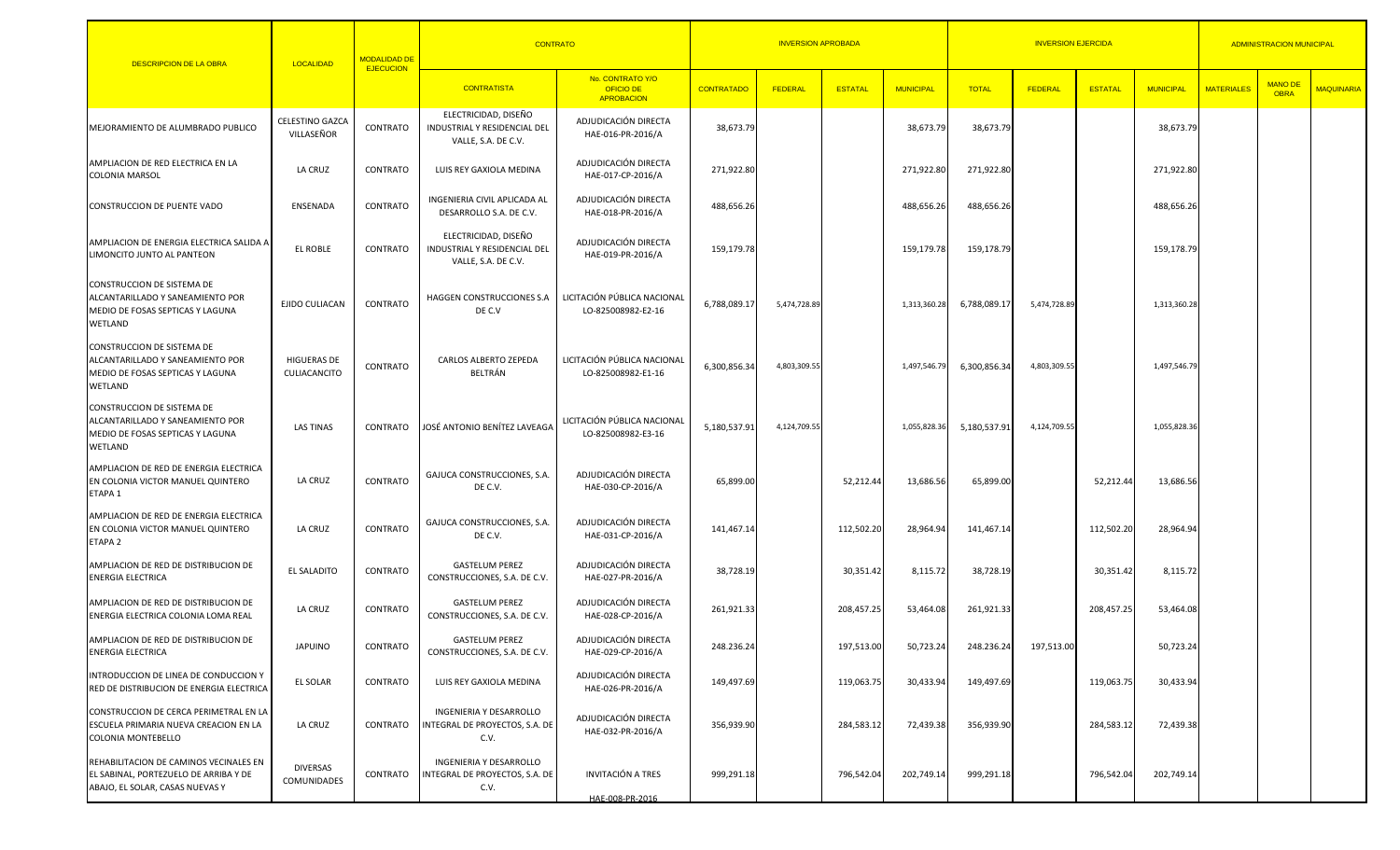| <b>DESCRIPCION DE LA OBRA</b>                                                                  | LOCALIDAD                                 | <b>MODALIDAD DE</b> | <b>CONTRATO</b>                                               | <b>INVERSION APROBADA</b>                                 |                        |              |                |                        | <b>INVERSION EJERCIDA</b> | <b>ADMINISTRACION MUNICIPAL</b> |                |                        |                             |                               |                   |
|------------------------------------------------------------------------------------------------|-------------------------------------------|---------------------|---------------------------------------------------------------|-----------------------------------------------------------|------------------------|--------------|----------------|------------------------|---------------------------|---------------------------------|----------------|------------------------|-----------------------------|-------------------------------|-------------------|
|                                                                                                |                                           | <b>EJECUCION</b>    | <b>CONTRATISTA</b>                                            | No. CONTRATO Y/O<br><b>OFICIO DE</b><br><b>APROBACION</b> | <b>CONTRATADO</b>      | FEDERAL      | <b>ESTATAL</b> | <b>MUNICIPAL</b>       | <b>TOTAL</b>              | FEDERAL                         | <b>ESTATAL</b> | <b>MUNICIPAL</b>       | <b>MATERIALES</b>           | <b>MANO DE</b><br><b>OBRA</b> | <b>MAQUINARIA</b> |
| RECONSTRUCCIÓN DE PUENTE VADO VINATERÍA                                                        | EL SALADIITO                              | CONTRATO            | MARTÍN BURGOS CAMACHO                                         | HAE-002-PR-2016/A                                         | 526,984.17             |              |                | 526,984.1              |                           |                                 |                | 526,984.17             |                             |                               |                   |
| CONSTRUCCIÓN DE BARDA, CERCA PERIMETRAL EN<br>LA CASA EJIDAL                                   | EL ESPINAL                                | CONTRATO            | INGENIERÍA Y DESARROLLO INTEGRAL<br>DE PROYECTOS S.A DE C.V   | ADJUDICACIÓN DIRECTA<br>HAE-003-PR-2016/A                 | 442,827.10             |              |                | 442,827.10             |                           |                                 |                | 442,827.10             |                             |                               |                   |
| CONSTRUCCION DE TECHUMBRE METALICA<br>EN CANCHA PÚBLICA                                        | EL BOLILLO                                | CONTRATO            | <b>ING. MARTIN BURGOS</b><br>CAMACHO                          | <b>INVITACIÓN A TRES</b><br>HAE-001-PR-2016               | 1,103,598.19           |              |                | 1,103,598.19           |                           |                                 |                | 1,103,598.19           |                             |                               |                   |
| CONSTRUCCION DE TECHUMBRE METALICA<br>EN CANCHA PÚBLICA<br>CONSTRUCCION DE BARDA Y CERCA EN LA | CAIMANES                                  | CONTRATO            | ING. JOSE MARIANO ROMERO<br>DE LA ROCHA                       | <b>INVITACIÓN A TRES</b>                                  | 987,642.91             |              |                | 987,642.91             |                           |                                 |                | 987,642.91             |                             |                               |                   |
| <b>SINDICATURA</b><br><b>CUARTOS</b><br><b>CONSTRUCCION</b><br>DE                              | <b>ELOTA</b>                              | A. MPAL             | H. AYUNTAMIENTO DE ELOTA                                      | PR-TM-2016<br>HAE-002-PR-2016                             | 27,515.22              |              |                | 27,515.22              |                           |                                 |                | 27,515.22              |                             |                               |                   |
| <b>DORMITORIOS</b><br><b>CUARTOS</b><br><b>CONSTRUCCION</b><br>DE                              | <b>EL SALTO GRANDE</b>                    | A.MPAL              | H. AYUNTAMIENTO DE ELOTA                                      | HAE-017-2016                                              | 80,686.50              |              |                | 80,686.50              |                           |                                 |                | 80,686.50              |                             |                               |                   |
| <b>DORMITORIOS</b><br>CONSTRUCCIÓN DE TECHOS FIRMES                                            | LA CRUZ<br>EJIDO CULIACÁN                 | A.MPAL<br>A.MPAL    | H. AYUNTAMIENTO DE ELOTA<br>H. AYUNTAMIENTO DE ELOTA          | HAE-018-2016<br>HAE-019-2016                              | 276,347.76<br>4,035.35 |              |                | 276,347.76<br>4,035.35 |                           |                                 |                | 276,347.76<br>4,035.35 | 131,582.63<br>4,035.35      | 144,765.13                    |                   |
| CONSTRUCCIÓN DE TECHOS FIRMES                                                                  | LA CRUZ                                   | A.MPAL              | H. AYUNTAMIENTO DE ELOTA                                      | HAE-020-2016                                              | 58,810.56              |              |                | 58,810.56              |                           |                                 |                | 58,810.56              | 41,535.55                   | 17,275.01                     |                   |
| CONSTRUCCIÓN DE TECHOS FIRMES                                                                  | <b>EMILIANO ZAPATA</b><br>POTRERILLOS DEL | A. MPAL             | H. AYUNTAMIENTO DE ELOTA                                      | HAE-023-2016                                              | 4,842.42               |              |                | 4,842.42               |                           |                                 |                | 4,842.42               | 4,842.42                    |                               |                   |
| CONSTRUCCIÓN DE TECHOS FIRMES<br>CONSTRUCCIÓN DE TECHOS FIRMES                                 | NOROTE<br>PUEBLO NUEVO                    | A.MPAL<br>A. MPAL   | H. AYUNTAMIENTO DE ELOTA<br>H. AYUNTAMIENTO DE ELOTA          | HAE-021-2016<br>HAE-024-2016                              | 4,842.42<br>8,877.77   |              |                | 4,842.42<br>8,877.77   |                           |                                 |                | 4,842.42<br>8,877.77   | 4,842.42<br>8,877.77        |                               |                   |
| CONSTRUCCIÓN DE TECHOS FIRMES                                                                  | CASAS VIEJAS                              | A.MPAL              | H. AYUNTAMIENTO DE ELOTA                                      | HAE-022-2016                                              | 2,910.14               |              |                | 2,910.14               |                           |                                 |                | 2,910.14               | 2,910.14                    |                               |                   |
| <b>HABITAT Y OBRA DIRECTA</b>                                                                  |                                           |                     |                                                               |                                                           |                        |              |                |                        |                           |                                 |                |                        |                             |                               |                   |
| AMPLIACIÓN DEL CENTRO COMUNITARIO<br>EN LA UNIDAD DEPORTIVA JULIO LERMA<br>(AUDITORIO)         | LA CRUZ                                   | A.MPAL              | H. AYUNTAMIENTO DE ELOTA                                      | HABITAT-003-2016                                          | 4,484,439.58           | 2,300,160.00 |                | 2,183,837.58           | 4,476,970.19              | 2,300,160.00                    |                |                        | 2,183,837.58 4,028,907.43   | 440,593.37                    |                   |
| <b>HABITAT Y FORTAMUN</b>                                                                      |                                           |                     |                                                               |                                                           |                        |              |                |                        |                           |                                 |                |                        |                             |                               |                   |
| REMODELACIÓN DE PARQUE EN LA UNIDAD<br>DEPORTIVA JULIO LERMA, EN LA COL. ARROYITOS             | LA CRUZ                                   | A.MPAL              | H. AYUNTAMIENTO DE ELOTA                                      | HABITAT-005-2016                                          | 1,374,839.88           | 825,083.93   |                | 549,756.95             | 1,374,839.93              | 825,083.93                      |                | 549,756.95             | 1,143,869.82                | 230,970.06                    |                   |
| RESCATE DE ESPACIOS PÚBLICOS<br><b>FORTAMUN</b>                                                |                                           |                     |                                                               |                                                           |                        |              |                |                        |                           |                                 |                |                        |                             |                               |                   |
| REMODELACIÓN DE PARQUE ALFONSO G.<br>CALDERÓN, UBICADO EN LA CALLE IGNACIO ALLENDE             | LA CRUZ                                   | A.MPAL              | H. AYUNTAMIENTO DE ELOTA                                      | RESCATE-001-2016                                          | 2,037,645.31           | 1,018,027.98 |                | 1,018,557.78           | 2,037,645.31              | 1,018,027.98                    |                |                        | 1,018,557.78   1,325,174.01 | 561,745.75                    | 150,195.75        |
| CONSTRUCCIÓN DEL SISTEMA DE AGUA POTABLE                                                       | <b>CASAS GRANDES Y</b><br>SALTO GRANDE    | CONTRATO            | CONSTRUCCIONES HIDRAÚLICAS<br>ZAZUETA S.A DE C.V<br>CANCELADA | HAE-006-PR-2016 CANCELADA                                 | 696,848.95             |              |                | 696,848.95             |                           |                                 |                | 696,848.95             |                             |                               |                   |
| CONSTRUCCIÓN DEL SISTEMA DE AGUA POTABLE                                                       | LA CRUZ                                   | CONTRATO            | CONSTRUCCIONES HIDRAÚLICAS<br>ZAZUETA S.A DE C.V<br>CANCELADA | HAE-007-PR-2016 CANCELADA                                 | 801,358.14             |              |                | 801,358.14             |                           |                                 |                | 801,358.14             |                             |                               |                   |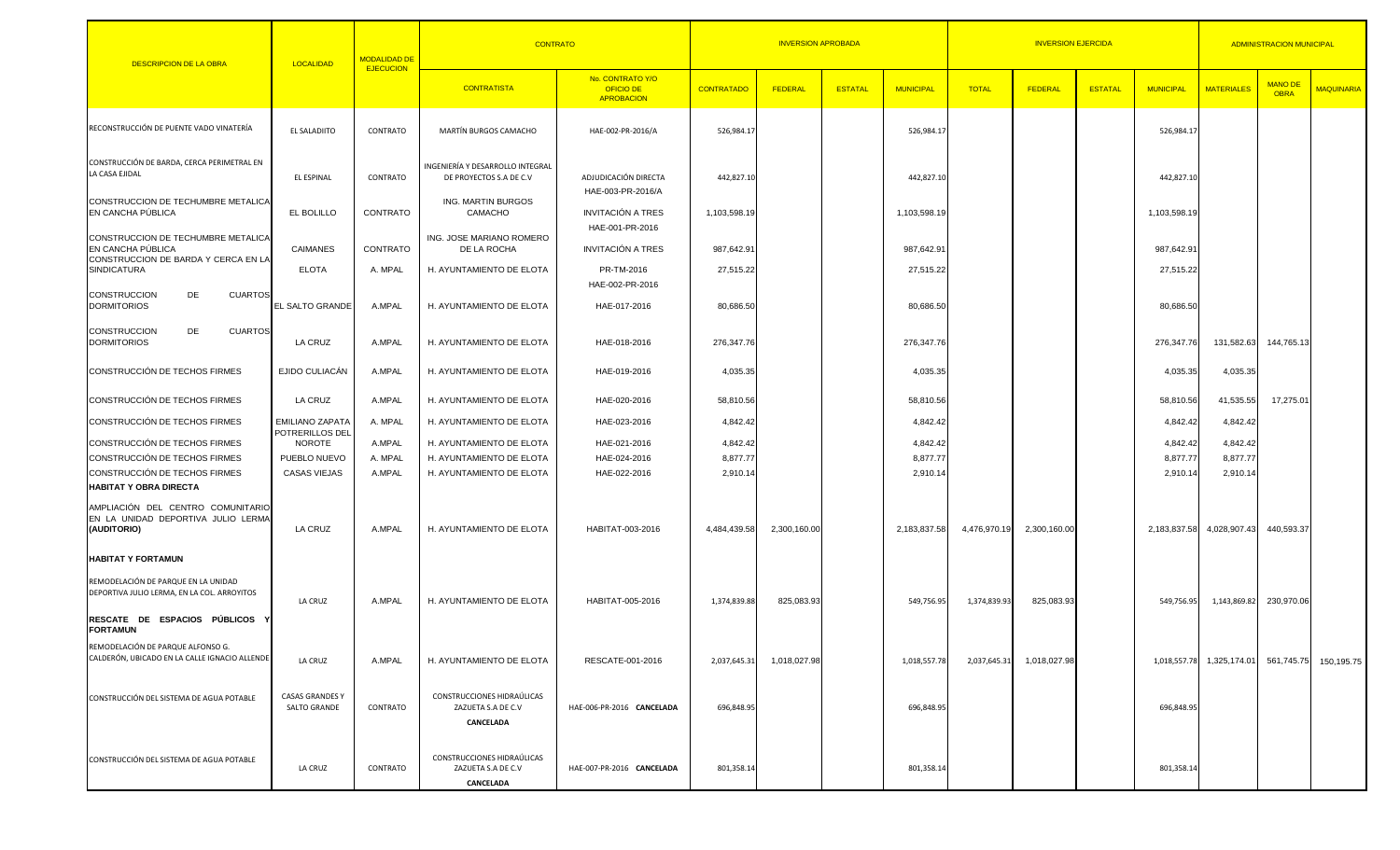| <b>DESCRIPCION DE LA OBRA</b>                                                                             | <b>LOCALIDAD</b>                                | <b>MODALIDAD DE</b> | <b>CONTRATO</b>                                                                  | <b>INVERSION APROBADA</b>                                 |                   |         |                |                  | <b>ADMINISTRACION MUNICIPAL</b> |         |                |                  |                   |                               |                   |
|-----------------------------------------------------------------------------------------------------------|-------------------------------------------------|---------------------|----------------------------------------------------------------------------------|-----------------------------------------------------------|-------------------|---------|----------------|------------------|---------------------------------|---------|----------------|------------------|-------------------|-------------------------------|-------------------|
|                                                                                                           |                                                 | <b>EJECUCION</b>    | <b>CONTRATISTA</b>                                                               | No. CONTRATO Y/O<br><b>OFICIO DE</b><br><b>APROBACION</b> | <b>CONTRATADO</b> | FEDERAL | <b>ESTATAL</b> | <b>MUNICIPAL</b> | <b>TOTAL</b>                    | FEDERAL | <b>ESTATAL</b> | <b>MUNICIPAL</b> | <b>MATERIALES</b> | <b>MANO DE</b><br><b>OBRA</b> | <b>MAQUINARIA</b> |
| CONSTRUCCIÓN DE CERCA PERIMETRAL DEL MAR Y<br>LA SIERRA                                                   | POTRERILLOS DEL<br>NOROTE                       | A. MPAL             | H. AYUNTAMIENTO DE ELOTA                                                         | HAE-PR-2016                                               | 1,936,321.8       |         |                | 1,936,321.8      |                                 |         |                | 1,936,321.82     | 1,621,325.84      | 314,995.98                    |                   |
| CONSTRUCCIÓN DE TECHUMBRE METÁLICA EN                                                                     | EJIDO CULIACÁN                                  | CONTRATO            | ING. JOSE MARIANO ROMERO DE LA                                                   | HAE-003-PR-2016                                           | 863,592.39        |         |                | 863,592.39       |                                 |         |                | 863,592.39       |                   |                               |                   |
| CANCHA PÚBLICA<br>CONSTRUCCIÓN DE TECHUMBRE METÁLICA EN                                                   |                                                 |                     | ROCHA INV. A TRES<br>ING. JOSE MARIANO ROMERO DE LA                              |                                                           |                   |         |                |                  |                                 |         |                |                  |                   |                               |                   |
| CANCHA PÚBLICA<br>CONSTRUCCIÓN DE TECHUMBRE METÁLICA EN                                                   | SALTO GRANDE                                    | CONTRATO            | ROCHA INV. A TRES<br>ING. MARTIN BURGOS CAMACHO                                  | HAE-004-PR-2016                                           | 904,524.55        |         |                | 904,524.55       |                                 |         |                | 904,524.55       |                   |                               |                   |
| CANCHA PÚBLICA                                                                                            | ARROYITOS                                       | CONTRATO            | INV. A TRES                                                                      | HAE-005-PR-2016                                           | 1,062,817.35      |         |                | 1,062,817.35     |                                 |         |                | 1,062,817.35     |                   |                               |                   |
| CONSTRUCCIÓN DE AULA EN ESC. PREPARATORIA                                                                 | VENUSTIANO<br>CARRANZA, TANQUES                 | CONTRATO            | ING. JOSE ANTONIO BENÍTEZ LAVEAGA<br>ADJUDICACIÓN DIRECTA                        | HAE-022-PR-2016/A                                         | 336,662.07        |         |                | 336,662.07       |                                 |         |                | 336,662.07       |                   |                               |                   |
| CONSTRUCCIÓN DE PAVIMENTO CON CARPETA<br>ASFÁLTICA EN LIBRAMIENTO SALIDA A ZAPATA                         | POTRERILLOS DEL<br>NOROTE                       | ADM. MPAL           | H. AYUNTAMIENTO DE ELOTA                                                         | PR-TM-2016                                                | 2,678,670.53      |         |                | 2,678,670.53     |                                 |         |                | 2,678,670.53     | 2,417,329.37      | 197,541.16                    | 63,800.00         |
| CONSTRUCCIÓN DE DRENAJE SANITARIO Y RED DE<br>ATARJEAS                                                    | PAREDÓN COLORADO                                | 'CONTRATO           | <b>JAPAME</b>                                                                    | JAPAME                                                    | 3,189,111.5       |         |                | 3,189,111.57     |                                 |         |                | 3,189,111.57     |                   |                               |                   |
| REHABILITACIÓN DE ALUMBRADO PÚBLICO                                                                       | DIVERSAS<br>LOCALIDADES DEL<br><b>MUNICIPIO</b> | CONTRATO            | LUIS REY GAXIOLA MEDINA<br><b>ADJUDICACIÓN</b>                                   | ADJUDICACIÓN                                              | 499,523.84        |         |                | 499,523.84       |                                 |         |                | 499,523.84       |                   |                               |                   |
| CONSTRUCCIÓN DE GIMNASIO AL AIRE LIBRE                                                                    | EL LIMONCITO                                    | A, MPAL             | H. AYUNTAMIENTO DE ELOTA                                                         | H. AYUNTAMIENTO DE ELOTA                                  | 168,946.46        |         |                | 168,946.46       |                                 |         |                | 168,946.46       |                   |                               |                   |
| PAVIMENTACIÓN DE CONCRETO HIDRÁULICO EN<br>CALLE IGNACIO ALLENDE Y BOULEVARD BENITO<br>JUÁREZ (FORTALECE) | LA CRUZ                                         | CONTRATO            | LICITACIÓN PÚBLICA NACIONAL ING.<br><b>MARTÍN BURGOS CAMACHO</b>                 | LO-825008969-E3-2016, LICITACIÓN<br>PÚBLICA NACIONAL      | 4,944,585.44      |         |                | 4,944,585.44     |                                 |         |                | 4,944,585.44     |                   |                               |                   |
| <b>OBRA DIRECTA</b><br>REMODELACIÓN DE PLAZUELA MUNICIPAL MIGUEL<br>HIDALGO I. COSTILLA                   | LA CRUZ                                         | A. MPAL             | H. AYUNTAMIENTO DE ELOTA                                                         | OD-TM-001-2016                                            | 2,686,190.40      |         |                | 2,686,190.40     |                                 |         |                | 2,686,190.40     | 2,297,307.50      | 388,882.90                    |                   |
| CONSTRUCCIÓN DE AULA EN J. NIÑOS<br>MARÍA E. CARAMILLO                                                    | TAYOLTITA                                       | CONTRATO            | <b>CARLOS ERNESTO GARCIA</b><br>GUERRERO ADJUDICACIÓN<br><b>DIRECTA</b>          | HAE-005-PR-2016/A                                         | 367,935.30        |         |                | 367,935.30       |                                 |         |                | 367,935.30       |                   |                               |                   |
| CONSTRUCCIÓN DE BAÑO ADOLFO LÓPEZ<br>MATEOS                                                               | ALTA ROSA                                       | CONTRATO            | MARTÍN BURGOS CAMACHO<br>ADJUDICACIÓN DIRECTA                                    | HAE-007-PR-2016/A                                         | 194,340.37        |         |                | 194,340.37       |                                 |         |                | 194,340.37       |                   |                               |                   |
| MEJORAMIENTO DE AULAS EN ESCUELA<br>PRIMARIA CARLOS ESCOBAR RAMÍREZ                                       | SAN JOSE DE<br>CONITACA                         | CONTRATO            | INGENIERIA CIVIL APLICADA AL<br><b>DESARROLLO</b><br><b>ADJUDICACION DIRECTA</b> | HAE-021-PR-2016                                           | 522,509.59        |         |                | 522,509.59       |                                 |         |                | 522,509.59       |                   |                               |                   |
| CONSTRUCCIÓN DE AULA EN ESCUELA<br>PRIMARIA NUEVA CREACIÓN                                                | <b>LA CRUZ</b>                                  | CONTRATO            | JOSÉ MARIANO ROMERO DE LA<br>ROCHA ADJUDICACIÓN<br><b>DIRECTA</b>                | HAE-025-CP-2016/A                                         | 279,861.43        |         |                | 279,861.43       |                                 |         |                | 279,861.43       |                   |                               |                   |
| CONSTRUCCIÓN DE TECHUMBRE EN<br>CANCHA DE USOS MÚLTIPLES EN COBAES<br>33                                  | LA CRUZ                                         | CONTRATO            | ING. FELIPE SOTO BERNAL<br><b>ADJUDICACIÓN DIRECTA</b>                           | HAE-010-CP-2016/A                                         | 845,430.76        |         |                | 845,430.76       |                                 |         |                | 845,430.76       |                   |                               |                   |
| REHABILITACIÓN DE BIBLIOTECA PÚBLICA<br>PRIM. IGNACIO ALLENDE DE LA COMUNIDAD                             | EJIDO CULIACÁN Y<br>EL ESPINAL<br>EL CARRIZO Y  | CONTRATO            | ING. FELIPE SOTO BERNAL<br>ADJUDICACIÓN DIRECTA                                  | HAE-020-PR-2016/A                                         | 107,874.33        |         |                | 107,874.33       |                                 |         |                | 107,874.33       |                   |                               |                   |
| DE EL CARRIZO Y REHAB. DE BAÑOS Y<br>TECHO EN J. DE NIÑOS MANUEL GÓMEZ                                    | <b>GRACIANO</b><br>SÁNCHEZ                      | CONTRATO            | JOSÉ MARIANO ROMERO DE LA<br>ROCHA ADJUDICACIÓN DIRECTA                          | HAE-023-PR-2016/A                                         | 154,934.41        |         |                | 154,934.41       |                                 |         |                | 154,934.41       |                   |                               |                   |
| REHABILITACIÓN DE BIBLIOTECA PÚBLICA<br>REHABILITACIÓN DE BIBLIOTECA PÚBLICA                              | ENSENADA<br>EJIDO CULIACAN Y<br>EL ESPINAL      | CONTRATO            | JOSÉ MARIANO ROMERO DE LA<br>ROCHA ADJUDICACIÓN DIRECTA                          | HAE-024-PR-2016/A                                         | 111,212.04        |         |                | 111,212.04       |                                 |         |                | 111,212.04       |                   |                               |                   |
| PROGRAMA 3 X 1 PARA MIGRANTES                                                                             |                                                 |                     |                                                                                  |                                                           |                   |         |                |                  |                                 |         |                |                  |                   |                               |                   |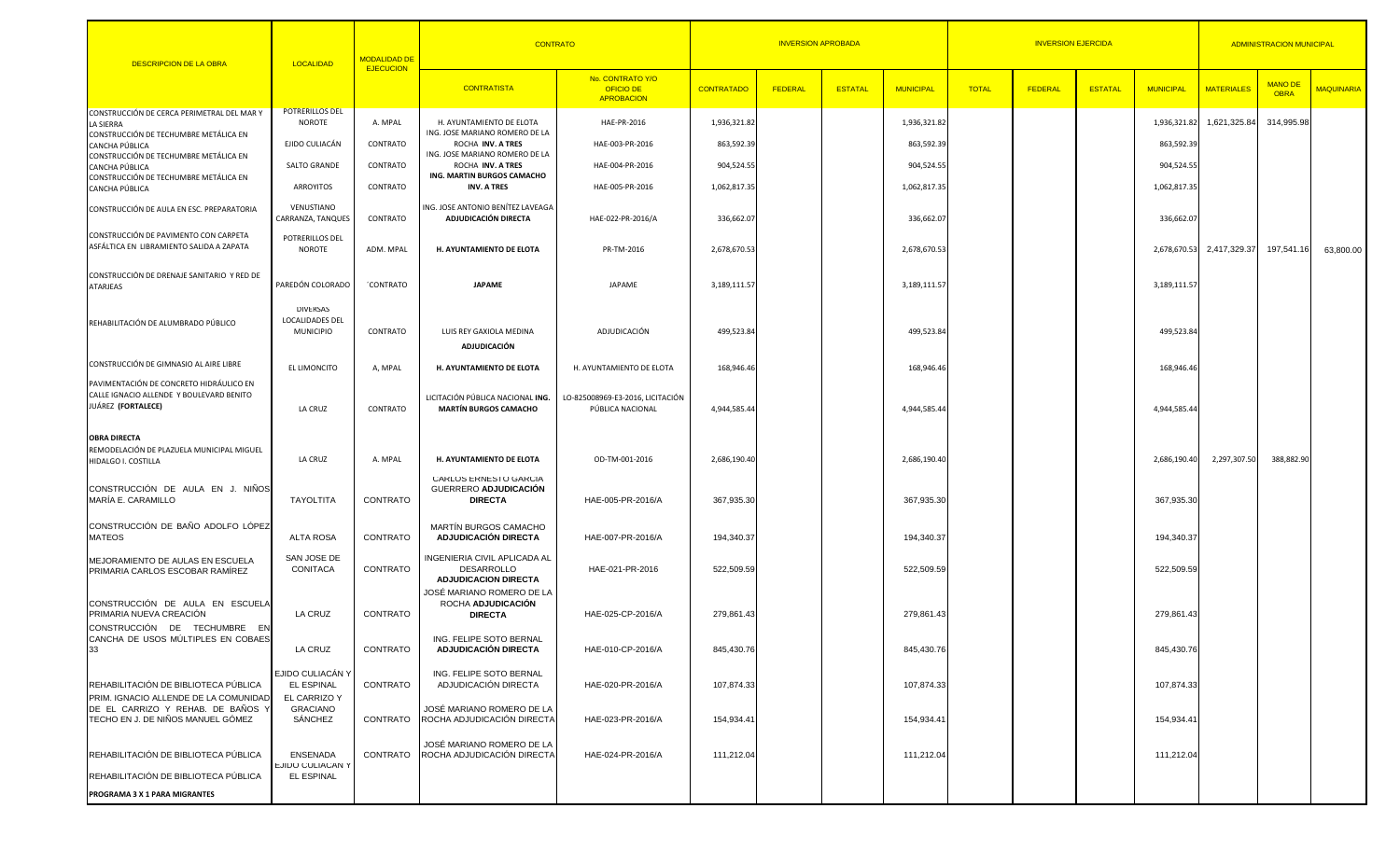| <b>DESCRIPCION DE LA OBRA</b>                                                                                                                                                                               | <b>LOCALIDAD</b>                            | <b>MODALIDAD DE</b><br><b>EJECUCION</b> | <b>CONTRATO</b>                                                                            |                                                           |                                                                     | <b>INVERSION APROBADA</b> |                |                  |               | <b>INVERSION EJERCIDA</b> | <b>ADMINISTRACION MUNICIPAL</b> |                  |                   |                               |                   |
|-------------------------------------------------------------------------------------------------------------------------------------------------------------------------------------------------------------|---------------------------------------------|-----------------------------------------|--------------------------------------------------------------------------------------------|-----------------------------------------------------------|---------------------------------------------------------------------|---------------------------|----------------|------------------|---------------|---------------------------|---------------------------------|------------------|-------------------|-------------------------------|-------------------|
|                                                                                                                                                                                                             |                                             |                                         | <b>CONTRATISTA</b>                                                                         | No. CONTRATO Y/O<br><b>OFICIO DE</b><br><b>APROBACION</b> | <b>CONTRATADO</b>                                                   | FEDERAL                   | <b>ESTATAL</b> | <b>MUNICIPAL</b> | <b>TOTAL</b>  | FEDERAL                   | <b>ESTATAL</b>                  | <b>MUNICIPAL</b> | <b>MATERIALES</b> | <b>MANO DE</b><br><b>OBRA</b> | <b>MAQUINARIA</b> |
| CONSTRUCCIÓN DE PLAZUELA PÚBLICA                                                                                                                                                                            | POTRERILLOS DEL<br>NOROTE                   | CONTRATO                                | CARLOS ERNESTO GARCÍA GUERRERO<br>LICITACIÓN PÚBLICA NACIONAL                              | LO-825008969-E4-2016                                      | 3,490,273.69                                                        | 1,745,136.85              |                | 1,745,136.84     | 3,490,273.69  | 1,745,136.85              |                                 | 1,745,136.84     |                   |                               |                   |
| CONSTRUCCIÓN DE TECHUMBRE EN CANCHA<br>PÚBLICA<br>CONSTRUCCIÓN DE TECHUMBRE EN CANCHA                                                                                                                       | 26 DE ENERO                                 | CONTRATO                                | ING. JOSE MARIANO ROMERO DE LA<br>ROCHA INV. A TRES<br>ING. MARTIN BURGOS CAMACHO INV      | LO-825008969-E8-2016                                      | 1,017,346.85                                                        | 508,673.43                |                | 508,673.42       | 1,017,346.85  | 508,673.43                |                                 | 508,673.42       |                   |                               |                   |
| PÚBLICA<br>CONSTRUCCIÓN DE TECHUMBRE EN CANCHA                                                                                                                                                              | PUEBLO NUEVO                                | CONTRATO                                | <b>A TRES</b>                                                                              | LO-825008969-10-2016                                      | 1,047,434.64                                                        | 523,717.32                |                | 523,717.32       | 1,047,434.64  | 523,717.32                |                                 | 523,717.32       |                   |                               |                   |
| PÚBLICA<br>CONST. DE CANCHA PUBLICA                                                                                                                                                                         | CELESTINO GAZCA<br>POTRERILLOS DE           | CONTRATO                                | ING. CIVIL APLICADA AL DESARROLLO<br><b>INV. A TRES</b>                                    | LO-825008969-07-2016                                      | 1,210,257.28                                                        | 605,128.64                |                | 605,128.64       | 1,210,257.28  | 605,128.64                |                                 | 605,128.64       |                   |                               |                   |
| CONSTRUCCION DE CERCA PERIMETRAL                                                                                                                                                                            |                                             | CONTRATO                                | ING. CIVIL APLICADA AL DESARROLLO<br>ADJUDICACION DIRECTA                                  | AO-825008969-E9-2016                                      | 220,580.10                                                          | 110,290.05                |                | 110,590.05       | 220,580.10    | 110,290.05                |                                 | 110,590.05       |                   |                               |                   |
| <b>REMANENTE</b><br>CONSTRUCCIÓN DE CERCA PERIMETRAL<br>EN CAMPO DE FUTBOL                                                                                                                                  | ARROYITOS                                   | CONTRATO                                | INGENIERÍA Y DESARROLLO INTEGRAL<br>DE PROYECTOS S.A DE C.V<br><b>ADJUDICACION DIRECTA</b> | HAE-PR-2016/A                                             | 281,562.40                                                          |                           |                | 281,562.40       |               |                           |                                 | 281,562.40       |                   |                               |                   |
| RAMO 33 AMPLIACIÓN DE LA RED DE ENSENADA Y COL<br>ENERGÍA ELÉCTRICA EN<br><b>PAVIMENTACION</b><br><b>DE</b><br><b>UUNUKETU</b>                                                                              | LOS LEONES,<br>SINALOA, LA CRUZ             | CONTRATO                                | LUIS REY GAXIOLA MEDINA<br>ADJUDICACIÓN DIRECTA                                            | HAE-034-PR-2016/A                                         | 377,809.05                                                          |                           |                | 377,809.05       | 377,809.05    |                           |                                 | 377,809.05       |                   |                               |                   |
| HIDRAÚLICO EN LA AV. CHAMIZAL, ENTRE<br>SUR 16 Y AV. RÍO FUERTE (INC. AGUA Y<br><b>DRENAJE SANITARIO)</b>                                                                                                   | LA CRUZ                                     | CONTRATO                                | ING. MARTÍN BURGOS CAMACHO<br>ADJUDICACIÓN DIRECTA                                         | HAE-PR-2016/A                                             | 1,191,383.14                                                        |                           |                | 1,191,383.14     | 1,191,383.14  |                           |                                 | 1,191,383.14     |                   |                               |                   |
| INSTALACIÓN DE JUEGOS INFANTILES EN<br>CAM                                                                                                                                                                  | LA CRUZ                                     | A. MPAL                                 | H. AYUNTAMIENTO DE ELOTA                                                                   | OD-TM-004/2016                                            | 133,175.88                                                          |                           |                | 133,175.00       | 133,175.00    |                           |                                 | 133,175.00       |                   |                               |                   |
| INSTALACION DE JUEGOS INFANTILES EN<br>JARDÍN DE NIÑOS FERNANDO CHÁVEZ<br><b>CORRALES</b>                                                                                                                   | LA CRUZ                                     | A. MPAL                                 | H. AYUNTAMIENTO DE ELOTA                                                                   | OD-TM-003/2016                                            | 43,182.04                                                           |                           |                | 43,182.04        | 43,182.04     |                           |                                 | 43,182.04        |                   |                               |                   |
| PAVIMENTACIÓN<br>DE<br>CONCRETO<br>HIDRÁULICO EN LA AV. MIGUEL HIDALGO,<br>ENTRE CALLE MARIANO CALDERÓN \<br>AZUCENA, AV. RÍO PIAXTLA, ENTRE CALLE<br>MARIANO ABASOLO Y VICENTE GUERRERO,<br>COL. ARROYITOS | LA CRUZ                                     | CONTRATO                                | FELIPE SOTO BERNAL LICITACIÓN<br>PÚBLICA                                                   | LO-825008969-E5-2016                                      | 1,893,369.38                                                        | 1,136,021.63              |                | 757,347.75       | 1,893,369.38  | 1,136,021.63              |                                 | 757,347.75       |                   |                               |                   |
| PAVIMENTACIÓN<br>DE<br>CONCRETO<br>HIDRAULICO EN CALLE JOSÉ MA. RETANA,<br>COL .EJIDAL Y PAV. DE CONCRETO<br>HIDRÁULICO EN AV. PEDRO INFANTE, COL.<br><b>MIRAMAR</b>                                        | LA CRUZ                                     | CONTRATO                                | ING. MARTIN BURGOS CAMACHO                                                                 | LO-825008969-E6-2016                                      | 1,882,017.41                                                        | 1,129,210.45              |                | 752,806.96       | 1,882,017.41  | 1,129,210.45              |                                 | 752,806.96       |                   |                               |                   |
| PROGRAMA DE TEMPORAL DE EMPLEO                                                                                                                                                                              | <b>DIVERSAS</b><br>LOCALIDADES DEL<br>MPIO. |                                         | LICITACIÓN PÚBLICA NACIONAL                                                                |                                                           |                                                                     |                           |                |                  |               |                           |                                 |                  |                   |                               |                   |
|                                                                                                                                                                                                             |                                             | ADM. MPAL                               | H. AYUNTAMIENTO DE ELOTA                                                                   | TEMPORAL DE EMPLEO/001/2016                               | 594,375.74                                                          | 594,375.74                |                |                  | 594,375.74    | 594,375.74                |                                 |                  |                   |                               |                   |
|                                                                                                                                                                                                             |                                             |                                         |                                                                                            |                                                           | 72,263,561.01                                                       | 24,898,574.01             | 1.801.225.22   | 45,810,618.14    | 44,976,262.70 | 25,096,087.01             | 1,603,712.22                    | 45,695,524.70    | 13,032,540.25     | 2,296,769.3                   | 213,995.75        |
|                                                                                                                                                                                                             |                                             |                                         |                                                                                            |                                                           | 72,263,561.01                                                       | 24,898,574.01             | 1,801,225.22   | 45,810,618.14    | 44,976,262.70 | 25,096,087.01             | 1,603,712.22                    | 45,695,524.70    | 13,032,540.25     | 2,296,769.3                   | 213,995.75        |
| <b>PRESIDENTE MUNICIPAL</b>                                                                                                                                                                                 | <b>TESORERO</b>                             |                                         |                                                                                            |                                                           | DIRECTOR DE DESARROLLO URBANO, OBRAS Y SERVICIOS<br><b>PUBLICOS</b> |                           |                |                  |               | <b>CONTRALOR</b>          |                                 |                  |                   |                               |                   |